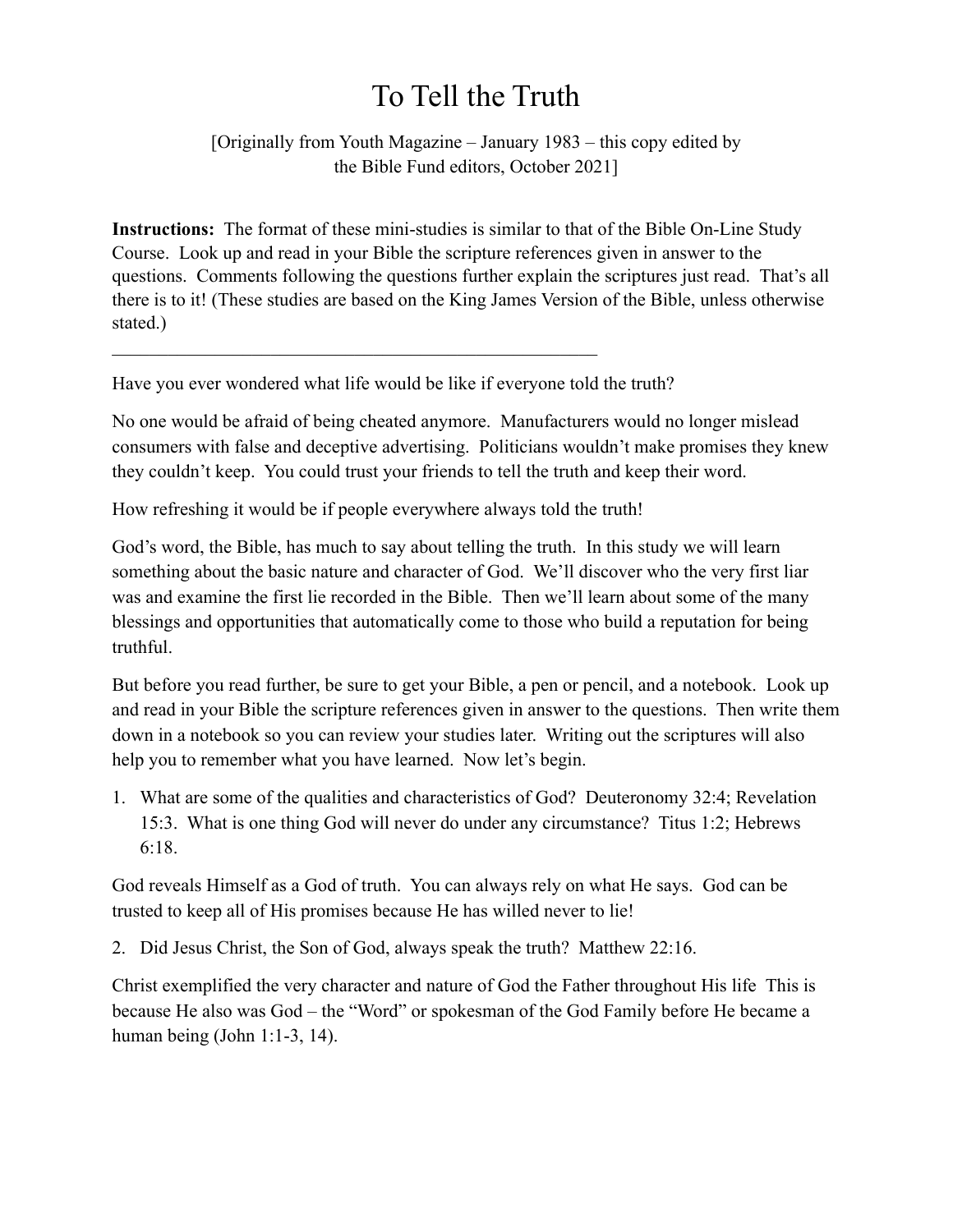3. What is the origin of the Holy Bible? 2 Timothy 3:16. What did Jesus, who spoke and lived by the truth, define as truth? John 17:17. Under inspiration of God, did King David also define God's laws as being the truth? Psalm 119:142, 151.

God's Word, the Holy Bible, contains essential truth inspired by God that reveals a way of life based upon the Ten Commandments. This is the way the two members of the God Family have always lived from eternity.

God is love (1 John 4:16) and the fulfilling of God's law is love (Romans 13:10). Therefore, the Ten Commandments express the character of God. The Ten Commandments tell us how to show God's outgoing love to both God and other people (Matthew 22:37-39).

- 4. Did Jesus teach obedience to the Ten Commandments? Matthew 19:17-19. Did He keep them Himself? John 15:10.
- 5. What does the Ninth Commandment say? Exodus 20:16. Bearing false witness (lying) is the very opposite of God's nature and character.

Since God wants us to develop His character (Matthew 5:48), it is His desire that we learn to always tell the truth. Intentionally misleading or deceiving others does not show the true love and concern that God wants each of us to be developing toward our parents, teachers and friends.

6. Who was responsible for telling the first recorded lie? Genesis 3:1-5, especially verse 4. Who was this serpent? Revelation 12:9. Is he identified as the "father" of all lies? John 8:44. What has he since done to the entire world? Look at Revelation 12:9 again. Has all mankind therefore disobeyed God's Commandments, including the ninth? Romans 3;12-13, 23.

Taking on the identity of a serpent, the devil lied to Eve in the Garden of Eden. He told her that she would not die, implying that God was a liar when He warned her that she would die if she ate of the forbidden fruit (Genesis 2:16-17). Believing Satan, Eve ate the forbidden fruit and shared it with her husband Adam. Thus, they chose to disobey God. The Result? They were driven out of the Garden of Eden (Genesis 3:23-24) and died as God had said (Genesis 5:5).

As the god of this world or age (2 Corinthians 4:4), Satan has also succeeded in spiritually blinding mankind into also disbelieving God and living contrary to God's law.

7. Is lying one sin that God especially hates? Proverbs 6:16, 19. Is it an absolute abomination to Him?. Proverbs 12:22. But does God take great delight in those who deal truthfully? Same verse.

God is extremely concerned with the truth. That is because all forms of lying destroy character, in the long run hurting the one who tells lies as well as others. Even so-called white lies fall into the same category with outright, bald-faced lies! Telling a "white lie" is a false statement made to another person with the intention to mislead. God hates that and so should we.